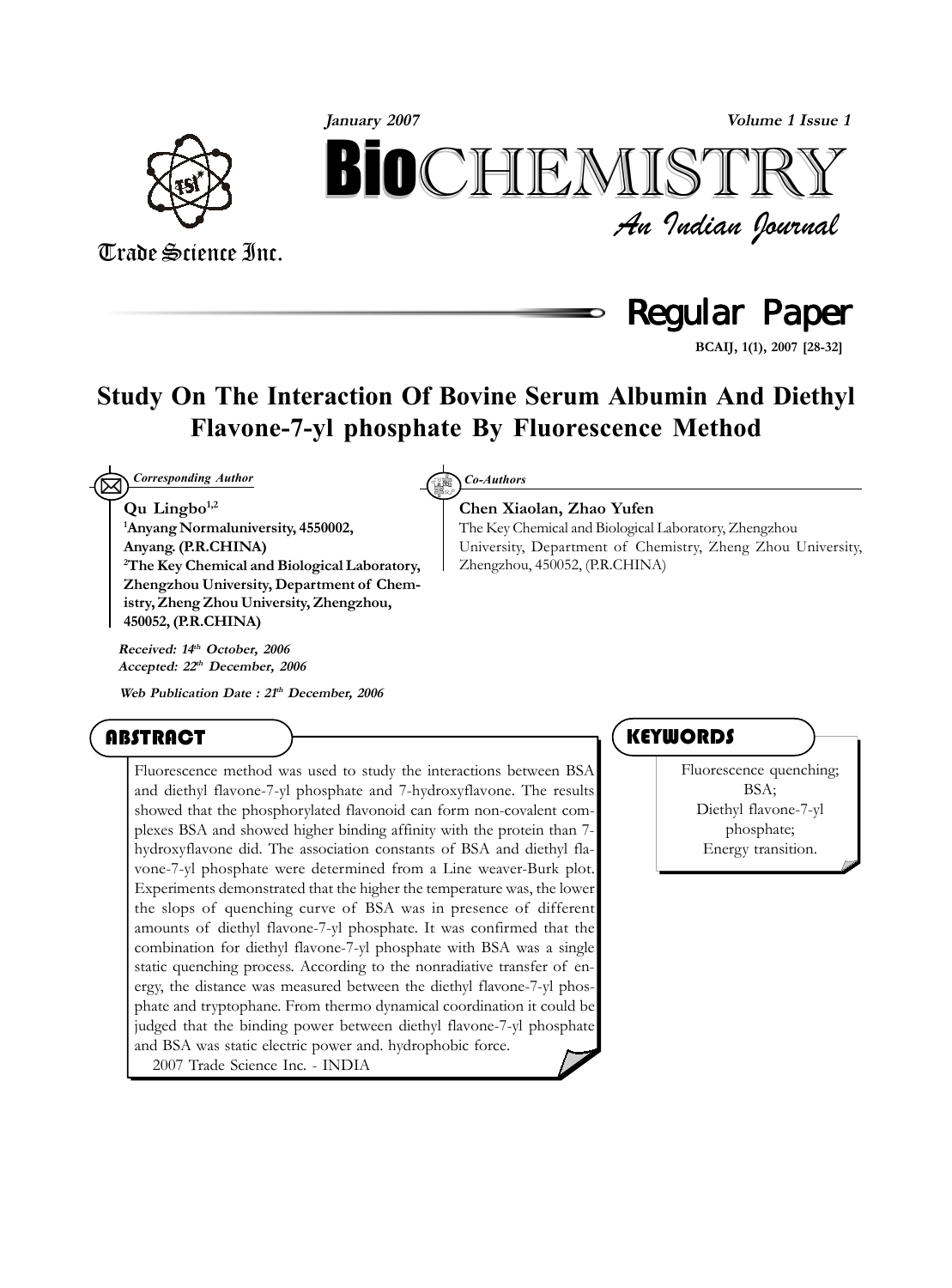### $\blacktriangleright$  Regular Paper

#### **INTRODUCTION**

The binding study of drugs with proteins is of great important in pharmacology, Several well established spectroscopic techniques are used to study biomolecular interactions including circular dichroism CD, Infra-Red IR and ultraviolet UV spectroscopy, nuclear magnetic resonance, ESI-MS and Xray crystallography. There are three amino acid residues in the protein can emit fluorescence, so the fluorescence is a efficient method by which to study biomolecular nocovalent interactions with small molecules. The basic information contained in fluorescence measurement relates to the molecular environment of the chromophore, fluorescence of tryptophan residues is very sensitive to the changes in their vicinity, thus it is widely used to study variations of the molecular conformations of proteins.

Serum albumins are the most abundant proteins in plasma. As the major soluble protein constituents of the circulatory system, they have many physiological functions. They contribute to colloid osmotic blood pressure and are chiefly responsible for the maintenance of blood pH**[1]**. Since albumin serves as a transport carrier for drugs, it is important to study the interactions of small molecules with this protein. The effectiveness of these compounds as pharmaceutical agents depends on their binding ability.

It is known that esters of phosphoric acid have wide bioactivities and play a vital role in many biological processes. They appear to be synthesized and to undergo interconversion with great ease in living organisms**[2-5]**; in recent years, flavonoids have attracted increasing interest due to their various beneficial pharmacological effects. In this paper we selected 7-hydroxyflavone, a representative flavone,

to synthesize its phosphate ester through simplified Atherton-Todd reaction. Then the binding affinity of the flavonoid and its phosphate ester with serum albumins was studied and compared using fluorescence quenching.( SCHEME 1)

#### **EXPERIMENTAL**

#### **Materials**

Bovine serum was purchased from Sigma chemicals and was used without further purification. BSA was dissolved in Tris-HCl buffer (pH7.4 including 0.1mol/LNaCl ) and the concentrations was  $1.74\times10^{6}$ mol/L. Flavonoid and diethyl flavone-7-yl phosphate were obtained from our laboratory and were dissolved in water-methanol. All other chemicals were of analytical grade.

#### **Fluorescence measurements**

Fluorescence spectra were taken with a F4500 spectrofluorometer using excitation wavelength of 280nm and the emission range set between 290nm and 450nm. The slit was 10nm. The quenching experiment was performed for the same BSA concentration with different quantity flavonoid and its phosphate ester at the temperature 20°C and 35°C. We only found the quenching in the BSA-diethyl flavone-7-yl phosphate system but not found in the BSAflavonoid system (Figure 1).

#### **RESULTS AND DISCUSSION**

#### **Calculation of binding constants**

From figure 1, we can see that with the diethyl flavone-7-yl phosphate increasing concentrations

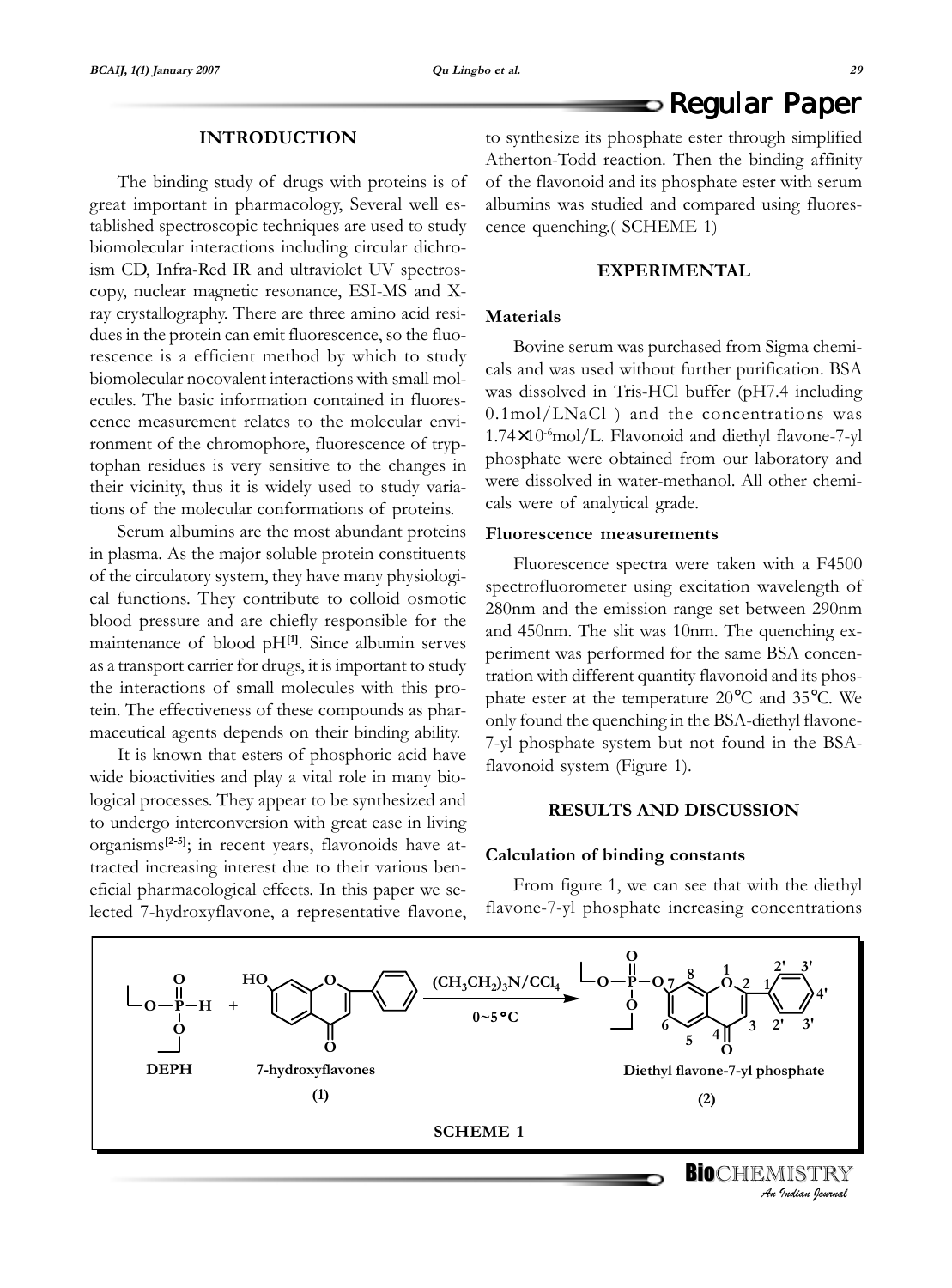# Regular Paper



caused a linear reduction in the fluorescence of BSA solution. In order to make clear the style of the quenching process, a first approach to describe the fluorescence behavior is Stern-Volmer<sup>[6]</sup> equation, given by

 $F_0 / F = 1 + K_{\rm sv}$  [Q]

Where  $F_0$  and F are the fluorescence intensities in the absence and presence of quencher, respectively.  $K_{av}$  is the Stern-Volmer constant and [Q] is the molar concentration of quencher. Draw  $F_0 / F$  - [Q] lines at temperature 20°C and 35°C respectively. (Figure 2 Line 1-20°C; line 2-35°C). The experiments demonstrated that the higher the temperature was, the lower the slops of quenching curve of BSA was



*An Indian Journal* **BIO**CHEMISTRY in presence of different amounts of diethyl flavone-7-yl phosphate. It was confirmed that the combination for diethyl flavone-7-yl phosphate with BSA is a single static quenching process**[7]**. So the quenching data were analyzed according to other equation, given by

 $(\mathbf{F}_{0} - \mathbf{F})^{-1} = \mathbf{F}_{0}^{-1} + \mathbf{K}^{-1} \mathbf{F}_{0}^{-1} [\mathbf{Q}]^{-1}$ 

Draw Line 3weaver-Burk plots (Figure 3 line 1- 20°C; line 2-35°C). The linearly dependent coefficients are 0.99 and 0.998. According to this equation the binding constants at different temperature could be calculated to be  $3.3\times10^{4}(20^{\circ}C)$  and 2.9×10<sup>4</sup>(35°C) respectively. These results showed that the phosphorylated flavonoid formed non-covalent complexes BSA and showed high binding affinity with the protein.

#### **The sorts of binding force determination**

The sorts of binding force between small molecules and protein are mainly electrostatic force, hydrophobic force and van der waals force. We regarded the enthalpy ∆H as a constant when the temperature shifted a little. Then the thermodynamics functions of BSA binding with diethyl flavone-7-yl phosphate could be calculated by these formulas**[8]**.

## $\ln(k_2 / k_1 = \Delta H / R(1/T1-1/T2);$ <br> $\Delta G = \Delta H - T\Delta S; \Delta G = - R T \ln k$

At the temperature 20 $^{\circ}$ C, the enthalpy  $\Delta H = -$ 6.45kJ·mol<sup>-1</sup>; the entropy  $\Delta S = 64.3$  J·mol<sup>-1</sup>·K<sup>-1</sup>·  $\Delta S > 0$ 

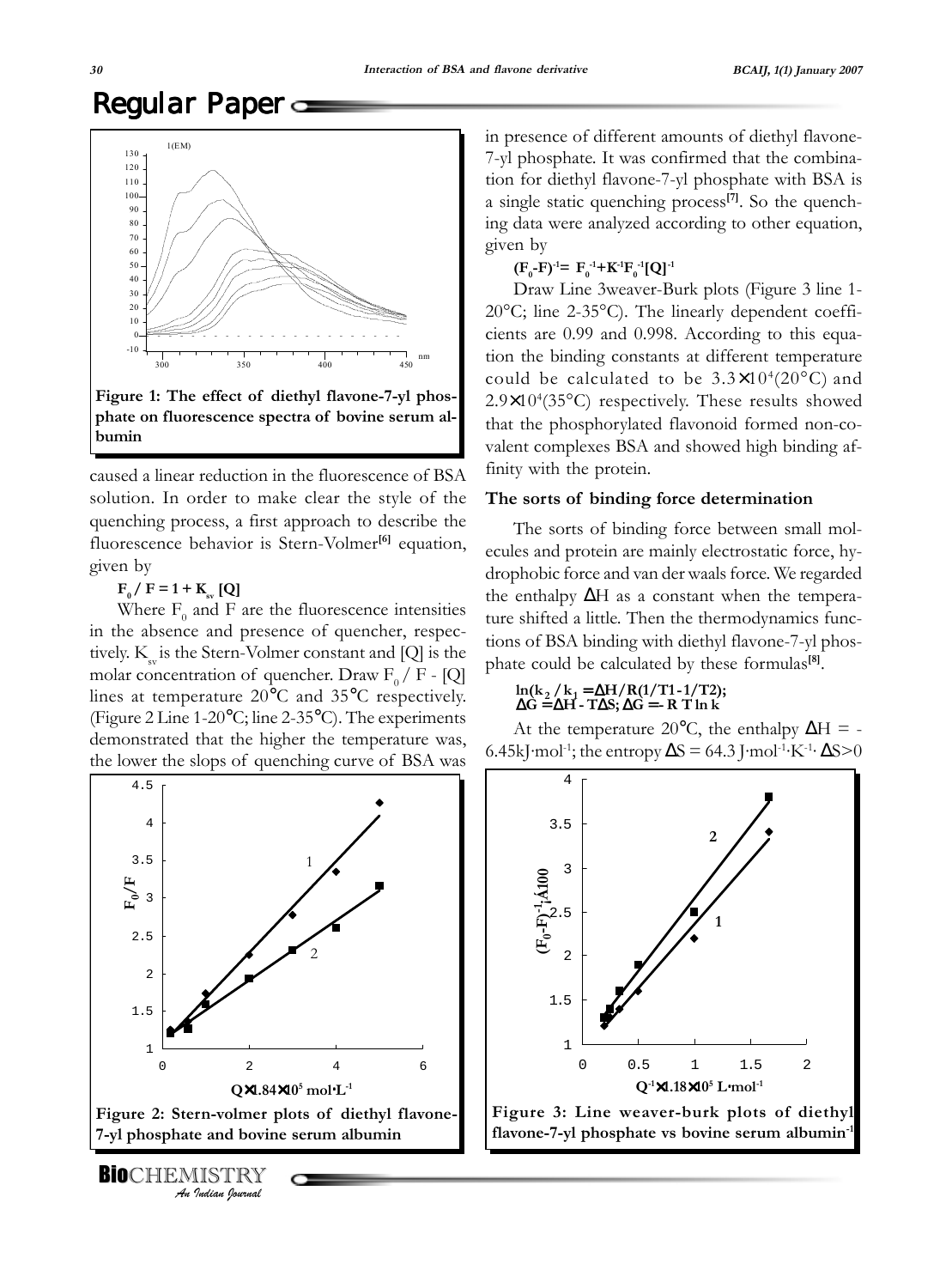### $\blacktriangleright$  Regular Paper

and ∆H**³**0. So it was considered that the electrostatic force was main binding force, and the hydrophobic force had also influence the binding process**[9]**.

#### **The distance between BSA and diethyl flavone-7-yl phosphate**

Although fluorescence-quenching studies have provided information on the interaction of small molecules and protein, fluorescence resonance energy transfer (FRET) has provided more quantitative information on distances between sites on proteins. Fluorescence resonance energy transfer (FRET) involves the nonradiative transfer of energy from an excited state donor fluorophore to a nearby acceptor**[10-14]**. The energy transfer efficiency E is related to the distance r separating a given donor and accepter pair by

 $E = R_0^6 / (R_0^6 + r^6)$ 

The resolution of FRET is thus defined by  $R_0$ , which is typically <10-70 Å.  $R_0$  for a given donor and acceptor pair is a function of the extent of overlap between the donor emission and acceptor absorption spectra (J Figure 4), the absorption coefficient for the acceptor $(\varepsilon_A)$ , the quantum yield of the  $donor(\Phi)$ , and the relative orientation of the donor and acceptor  $(k^2)$ . Because FRET falls off as the sixth power of the separation between the donor and acceptor, when distances of separate the donor and



acceptor  $>2R_0$ , no FRET occurs. The distance between BSA and small molecule r can be calculated by:

$$
R_0^6 = 8.8 \times 10^{-25} (K^2 \cdot F \cdot n^{-6} \cdot J)
$$

$$
J(\lambda) = \int_0^\infty F_D(\lambda) \varepsilon_A(\lambda) \lambda^4 d\lambda
$$

Where  $F<sub>D</sub>$  is the fluorescence intensity of BSA at the wavelength  $λ$ . Energy transfer efficiency can be quantitated simply as  $E=1-F/F_0$ , where  $F_0$  and F are the intensity of fluorescence in the absence and presence of the accepter at the same concentration with protein. The energy transfer efficiency of BSA and diethyl flavone-7-yl phosphate was calculated to be E=0.055. Then r was calculated  $r=41.3\text{\AA}$ ( ${}^{22}R_{0}$ ). That's to say the nonradiative transfer of energy occurred between BSA and diethyl flavone-7-yl phosphate.

#### **CONCLUSION**

Tryptophan present in the proteins can act as intrinsic fluorescence probes**[15]** and it is the typical site of coordination for several substances. It was clear that the binding site of phosphorylated flavonoids in BSA, which is very close, in contact with tryptophan residue. The maximum of emission wavelength of protein shift from 320 nm to 360 nm indicates that tryptophans are, on average, more exposed to the solvent, and the ligand binding changed the geometry of the structure of albumin when diethyl flavone-7-yl phosphate was added to the protein solution, due to electrostatic and hydrophobic contacts of the chromophore within the protein interior**[16]**, while the influence of flavonoid on the BSA couldn't be found. This conclusion confirmed that phosphorylated flavonoids possess relatively stronger affinities for proteins than flavonoids.

#### **REFERENCE**

- **[1]** X.M.He, D.C.Carter; Nature, **358**, 209-215 **(1992)**.
- **[2]** Jpn kokai Tokyo Koho JP; **59**, 196897 **(1984)**.
- **[3]** R.F.Sauers; Brit.UK., **2**, 004, 282 **(1979)**.
- **[4]** E.I.DuPont De Nemours; Aus.Trian., **361**, 246 **(1981)**.
- **[5]** R.F.Sauer; US., **4**, 228, 109 **(1980)**.
- **[6]** M.R.Eftink, C.A.Ghiron; Anal.Biochem., **114**, 199 **(1981)**.